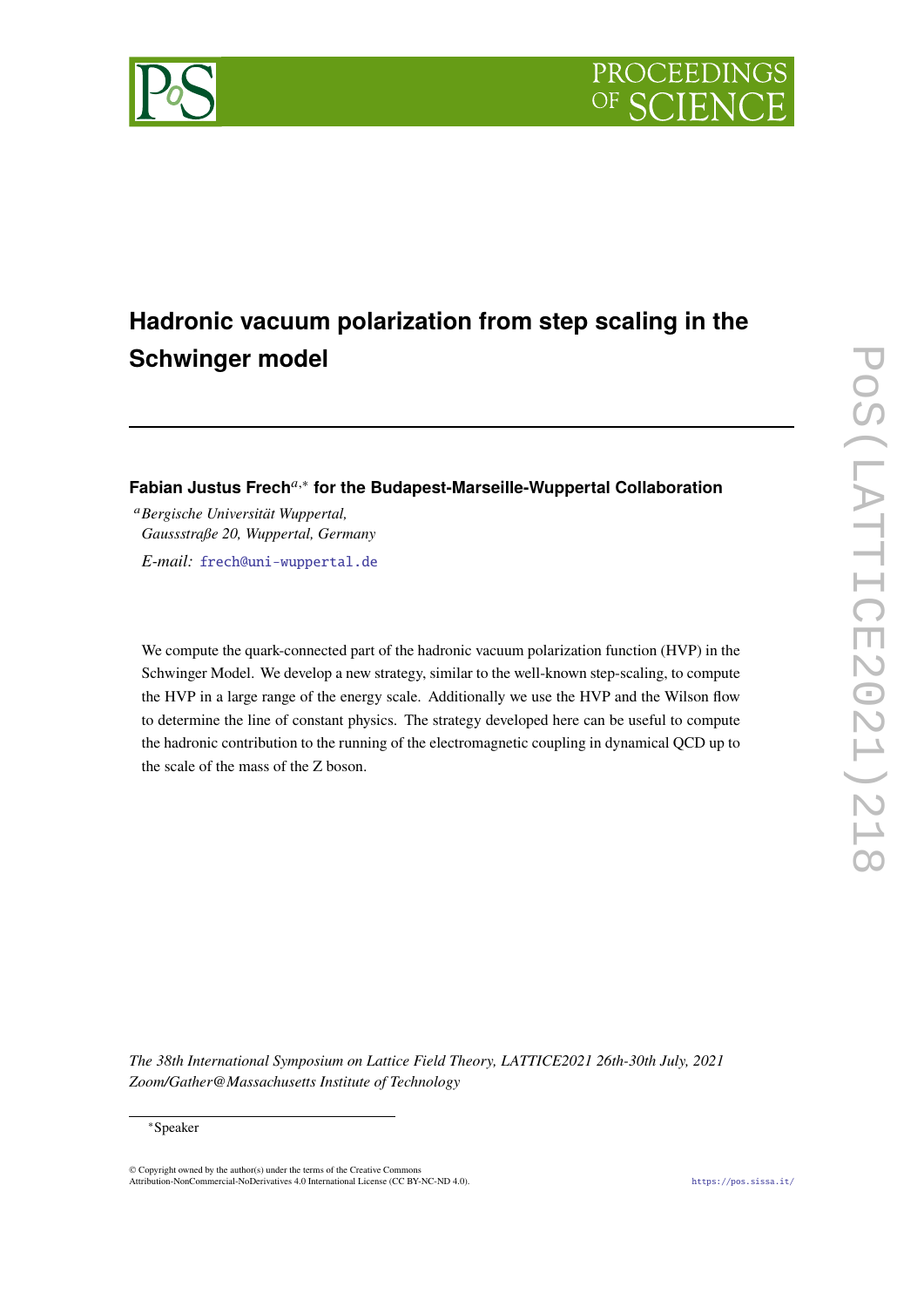#### **1. Introduction**

It is common knowledge that the QED coupling has an energy dependence with some of its contributions originating from hadrons. These contributions can be computed using lattice QCD. This paper deals with a method calculating these contributions up to the energy scale of the Z boson mass.

Here we propose a strategy to compute the hadronic vacuum polarization function (HVP) over two orders of magnitude in the energy. Our procedure is very similar to the well known step scaling technique, and is based on the discrete Adler function. We use the Schwinger model  $(QED_2)$  to test this strategy.

An important ingredient for this computation is the line of constant physics (LCP), which in principle has to be determined first. Along the LCP we can then compute the HVP. Here we proceed the other way around. In Section [2](#page-1-0) we present the computation of the HVP using the analytic result for the LCP, which is a well known function in  $QED_2$ . In Section [3](#page-4-0) we turn to the determination of the LCP, where we can compare the result of our procedure to the analytic formula.

#### <span id="page-1-0"></span>**2. Hadronic vacuum polarization**

The HVP can be obtained from the Fourier transform of the coordinate space current-current correlator  $c_{\mu\nu}(t, x)$  as:

$$
\Pi(Q) = \frac{1}{2Q^2} \sum_{t,x=-L/2}^{L/2} e^{iQ(t+x)} \left( c_{tt}(t,x) - c_{tx}(t,x) - c_{xt}(t,x) + c_{xx}(t,x) \right)
$$
(1)

Computing the difference in the vacuum polarization between two largely separated momenta  $Q_0$  and  $Q_n$  poses a serious difficulty, since in practice a single lattice cannot accommodate both scales. Instead we proceed in the following way: assuming that there is an  $n > 0$  integer such that  $Q_n = 2^n Q_0$  we can compute the difference as the following telescoping sum:

$$
\Pi(Q_n) - \Pi(Q_0) = \Delta(2^{n-1}Q_0) + \Delta(2^{n-2}Q_0) + \cdots + \Delta(Q_0),
$$
\n(2)

where we introduced the discrete Adler function

<span id="page-1-1"></span>
$$
\Delta(Q) = \Pi(2Q) - \Pi(Q) \tag{3}
$$

This is our primary observable. The central idea of our strategy is that we utilize different physical volumes for the different terms in Equation [\(2\)](#page-1-1). We expect on general grounds that larger energies are less sensitive to the volume and can therefore be computed in smaller volumes without increasing the finite volume effects. This makes the calculation feasible in terms of computer time. During each step we perform simulations with several lattice spacings to be able to perform a continuum extrapolation. For the analysis of finite size effects we compare the results of the different steps at the same physical momentum.

We test the procedure in  $QED_2$ , for which we make simulations with  $n = 6$  steps, thus covering factor  $2^7 = 128$  change in the energy scale. This range is about the same that one has between the energy scales of typical lattice QCD computations and the mass of the Z boson. We use Symanzik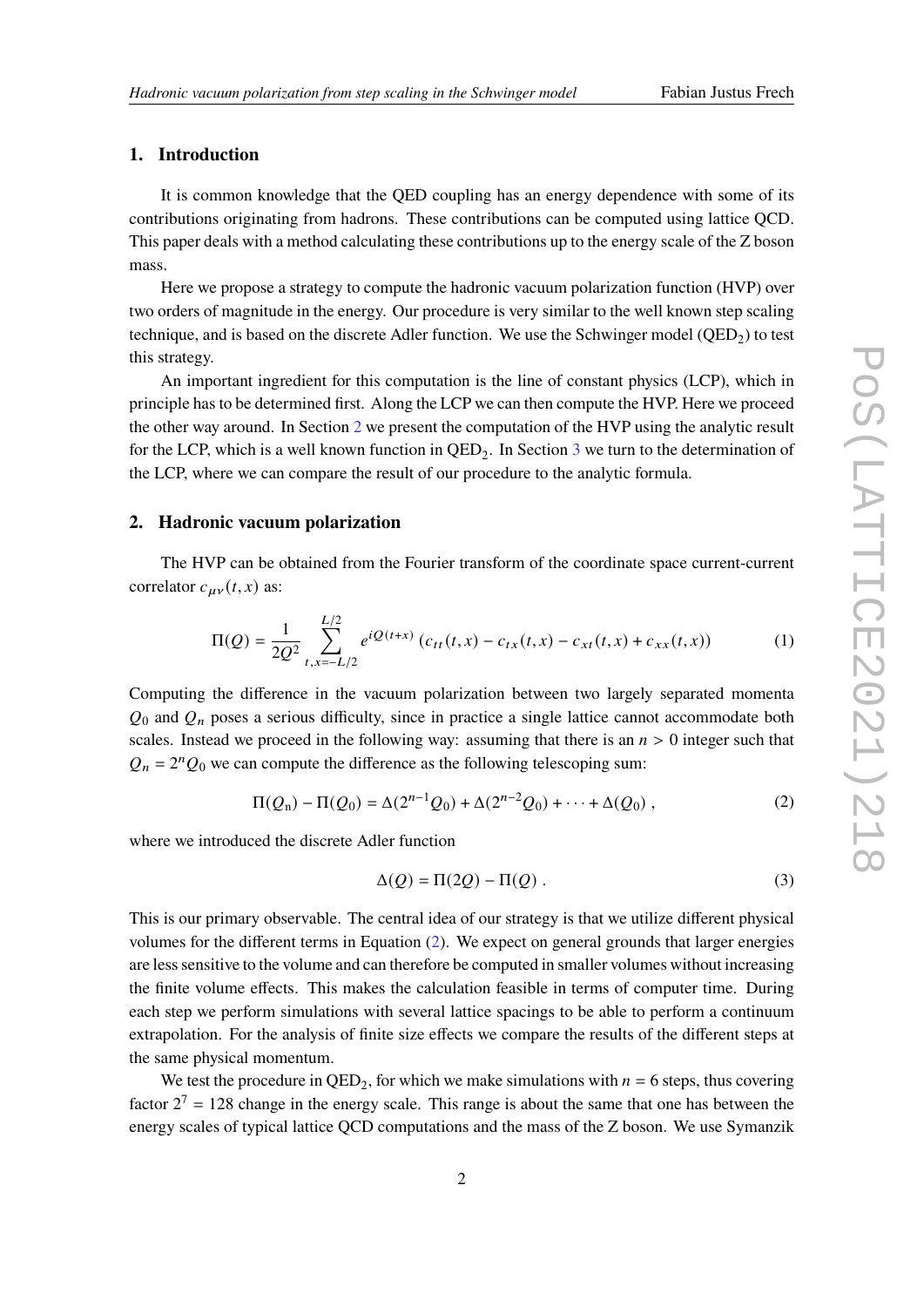<span id="page-2-0"></span>

**Figure 1:** The continuum extrapolation of the Adler function at the fourth lattice momentum in the zeroth step. Different lines correspond to different continuum extrapolations: one quadratic in  $a^2$  (dotted), one quadratic in  $a^2$  skipping the coarsest lattice (solid) and one linear in a skipping the coarsest lattice (dashed).

improved gauge action with a gauge coupling parameter *e* and we use the notation  $\beta = \frac{1}{e^2}$  later on. We set the mass of the fermions as  $\beta m^2 = 0.8$ , which is a dimensionless and scale independent quantity in QED<sub>2</sub>. In the zeroth step we fix the volume by setting  $mL_0 = 16$  and in the further steps we decrease the physical extension by a factor of two, i.e.  $mL_n = 16/2^n$ . The gauge configurations are generated with a Metropolis algorithm with an additional update step to improve the tunneling of the topology [\[1,](#page-9-0) [2\]](#page-9-1) . We use two flavors of dynamical staggered fermions, whose effect on the gauge configuration is included by reweighting with the fermion determinant.

In each step we perform continuum extrapolation using lattices with lattice extent  $L/a \in$ {32, 48, 64, 96, 128}. We set the  $\beta$ -parameter proportional to  $\frac{1}{a^2}$  and the mass parameter proportional to  $a$ . We work with several different momentum values of the Adler function on each lattice. The small momenta exhibit small lattice artifacts but large finite volume effects, while the larger momenta behave the opposite way. We find a good compromise between these effects at the fourth lattice momentum  $Q = 4 \cdot \frac{2\pi}{L}$ . The continuum extrapolation in the zeroth step can be seen on Figure [1.](#page-2-0) We estimate systematic errors by making continuum extrapolations with functions with different lattice spacing dependence. We include these different values into a histogram whose width gives the systematic error [\[3\]](#page-9-2).

Also finite volume effects have to be considered. The fourth lattice momentum in step  $n$  is the same physical momentum as the second one in step  $n + 1$  and the first one in step  $n + 2$ . Thus we can perform a finite volume analysis using the finest lattice  $(L/a = 128)$  from step *n*, the third finest  $(L/a = 64)$  from step  $n + 1$  and the coarsest  $(L/a = 32)$  from step  $n + 2$ . We assume finite volume effects can be described by the function  $\exp(-M_{\pi}L)$ , where  $M_{\pi}$  is the mass of the pseudo-scalar meson. The corresponding fits can be seen in Figure [2.](#page-3-0) The extrapolation shows that the relative deviation of the fourth lattice momentum from the infinite volume limit is always smaller than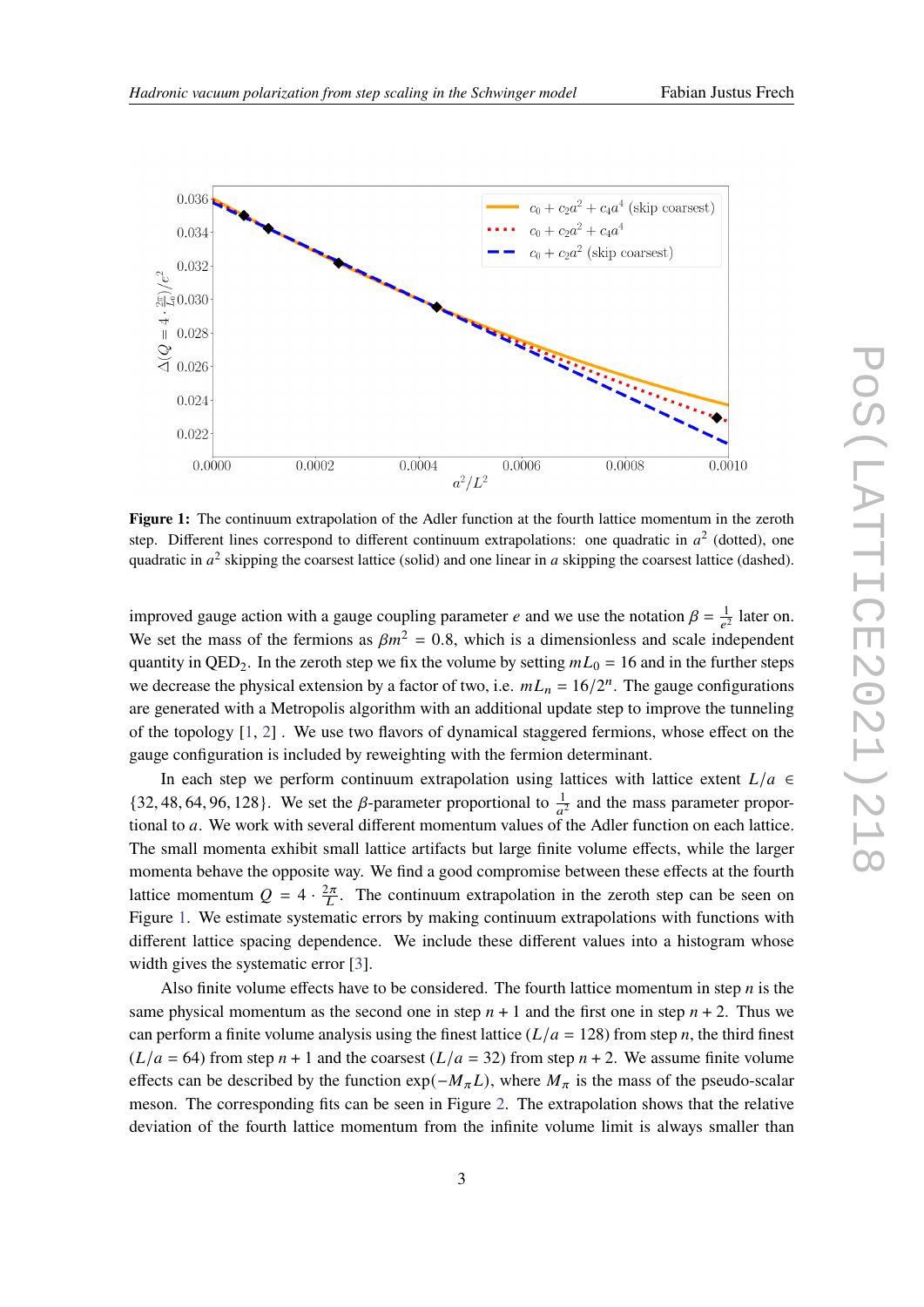<span id="page-3-0"></span>

**Figure 2:** The infinite volume extrapolation of the discrete Adler function in different steps of our procedure. The curves are constant plus  $exp(-M_{\pi}L)$  type fits. The errors are statistical.

0.05 %. Thus by using the fourth lattice momentum in each step we can assume finite volume effects on the level of half a per-mill in the final results.

Our final results for the discrete Adler function can be seen in Figure [3.](#page-4-1) The black line in Figure [3](#page-4-1) is the one-loop perturbative result [\[4\]](#page-9-3):

$$
\Pi(Q)_{1-\text{loop}}/e^2 = \frac{1}{\pi} \frac{1}{Q^2} \left( 1 + \frac{2m^2}{Q^2} \frac{1}{R} \log \frac{1+R}{1-R} \right)
$$
(4)

<span id="page-3-1"></span>with  $R = \sqrt{1 - \frac{4m^2}{Q^2}}$ . Note, that this expression has an analytical continuation to  $Q \le 2m$ , that we use here. For large energies it matches our simulations well, however for small energies it deviates significantly, the reason of which are effects beyond one-loop perturbation theory. We checked this by performing simulations with different  $m^2/e^2$  at the momentum  $Q = 4 \cdot \frac{2\pi}{L_0}$  $\frac{2\pi}{L_0}$ , and found that in the limit  $e^2/m^2 \to 0$  the simulation result converges to the one-loop perturbative value. Our

| Q/e    | $\Delta(Q)/e^2$ | stat.    | disc.    | fin. vol. | total    |
|--------|-----------------|----------|----------|-----------|----------|
| 1.405  | 0.036013        | $0.06\%$ | $0.04\%$ | $0.05\%$  | $0.09\%$ |
| 2.810  | 0.019360        | $0.01\%$ | $0.03\%$ | $0.03\%$  | $0.05\%$ |
| 5.620  | 0.006515        | $0.01\%$ | $0.03\%$ | $0.02\%$  | $0.04\%$ |
| 11.240 | 0.001806        | $0.01\%$ | $0.05\%$ | $0.05\%$  | $0.07\%$ |
| 22.480 | 0.000467        | $0.02\%$ | $0.03\%$ | $0.02\%$  | $0.04\%$ |
| 44.960 | 0.000118        | $0.01\%$ | $0.02\%$ | $0.05\%$  | $0.05\%$ |
| 89.920 | 0.000029        | $0.01\%$ | $0.02\%$ | $0.05\%$  | $0.05\%$ |

**Table 1:** The continuum limit of the Adler function measured on the fourth momentum on each step.

continuum and infinite volume extrapolated results for the seven steps are given in Table [1.](#page-3-1) Adding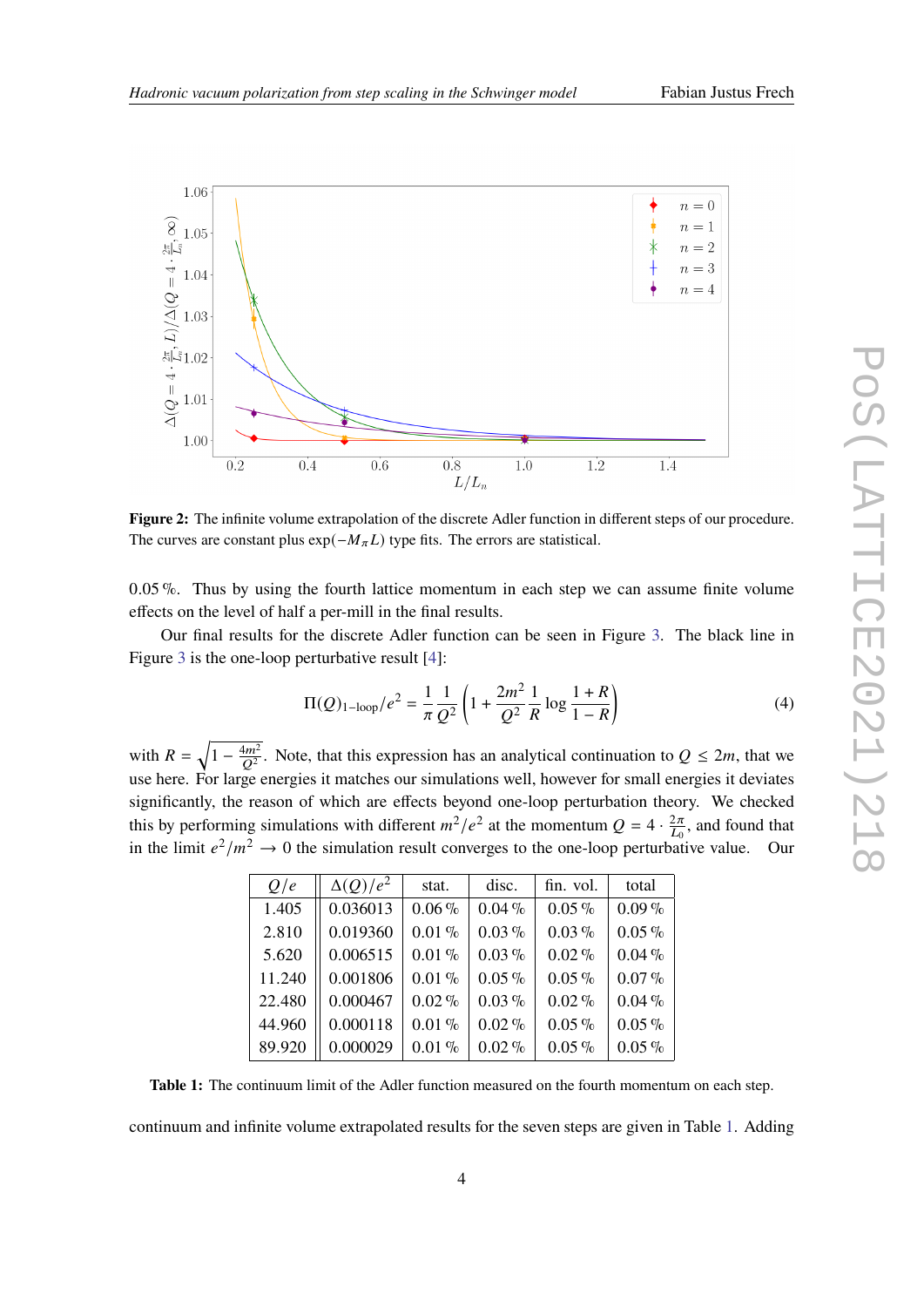<span id="page-4-1"></span>

**Figure 3:** The seven points show the discrete Adler function measured in seven different steps. The combined statistical and systematic error is smaller than the symbol size. The black line is the one-loop perturbative prediction [\[4\]](#page-9-3).

up the values gives the final result:

$$
\Pi(2^7Q_0) - \Pi(Q_0) = 0.064308(23)_{\text{stat.}}(76)_{\text{syst.}},
$$
\n(5)

where the first error is statistical, the second is the quadratic sum of the systematic errors of our extrapolations. We reach a total accuracy of 0.12%.

#### <span id="page-4-0"></span>**3. Line of constant physics**

Here we develop a strategy to compute the LCP for the steps (i.e. the lattices of a fixed volume) given in the previous chapter assuming that in the initial step the LCP is already known. For a  $D$  dimensional parameter space one needs  $D$  different observables to define the LCP. It is useful to choose them in such a way, that the observables are sufficiently sensitive to variation of the parameters.

#### <span id="page-4-2"></span>**3.1 General strategy**

The method which is used here to set the LCP is called step scaling [\[5\]](#page-9-4) [\[6\]](#page-9-5). It is applied in the following way: we consider  $N$  lattices of the same physical volume but with different lattice spacings. The LCP is already known for the  $K$  coarsest lattices of this set. The observables, which define the LCP, are computed on the  $K$  coarsest lattices, so one can extrapolate their expectation values to finer lattice spacings. At the same time we perform simulations on the  $N - K$  finer lattices, at each of which we choose at least  $D + 1$  different parameters. From the observables measured at these different parameters we construct interpolating functions. The point in the parameter space, where the interpolations match the extrapolations from the coarser lattices gives the LCP. We apply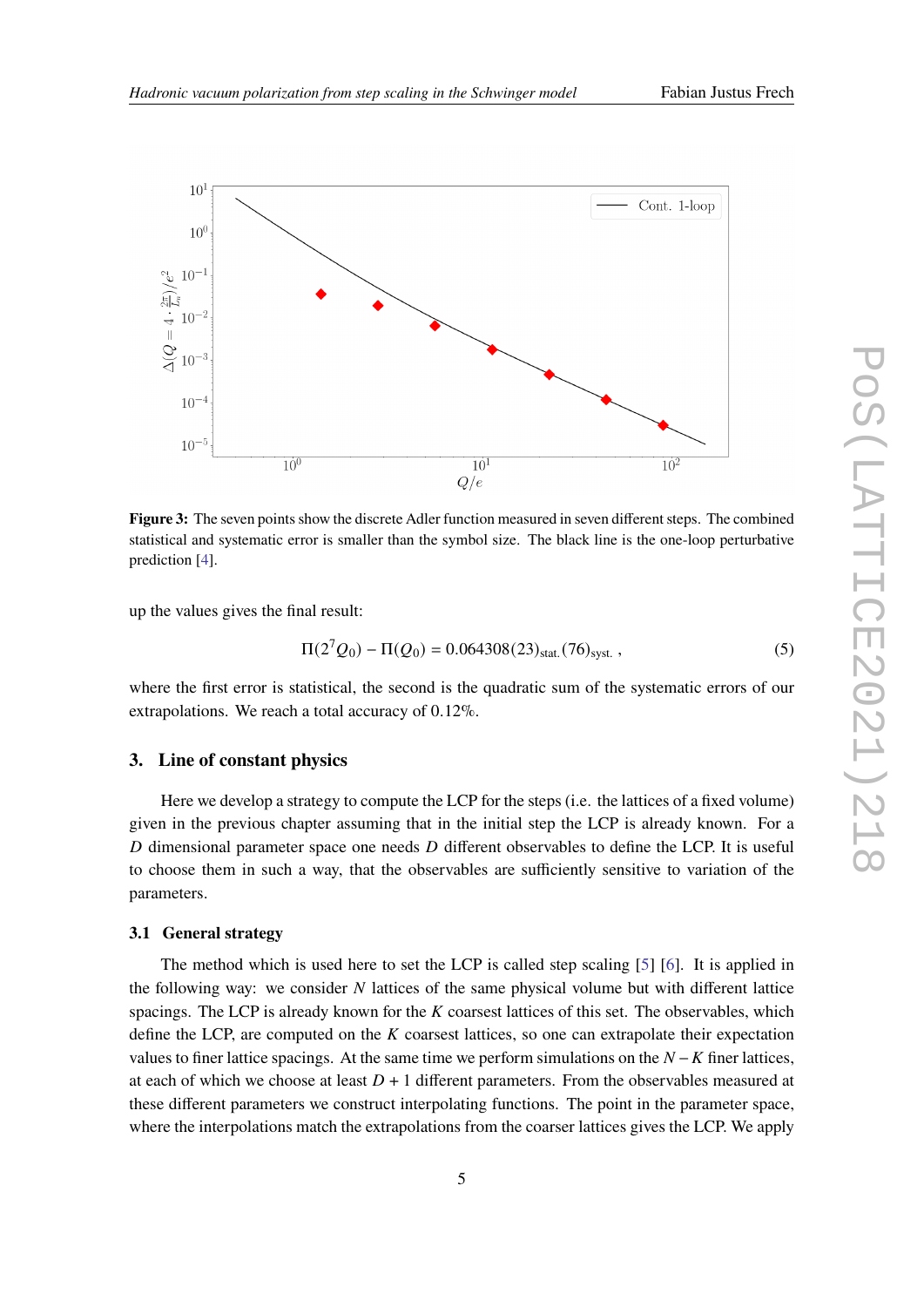<span id="page-5-0"></span>

**Figure 4:** Illustration of the step scaling procedure. The inverse coupling parameter  $\beta$  is set using an observable  $\langle O \rangle$ . The solid line shows the extrapolation of  $\langle O \rangle$  to finer lattices. The dashed line shows the interpolation of  $\langle O \rangle$  at the finer lattice. The point, in which the solid line hits the dashed one gives our estimation for  $\beta$ .

The increasing computational costs prevent us from going to very fine lattices we would like to simulate. Thus in each step we decrease the physical extent by a factor  $\alpha < 1$ . At the same time we switch to new observables, that are less sensitive to finite volume effects. We can then perform the previously mentioned procedure again.

#### **3.2 Estimation of uncertainties**

Obviously we have to associate statistical and systematical uncertainties to the procedure described in Section [3.1.](#page-4-2) Systematical uncertainties mainly originate from the extrapolations to finer lattice spacings. To consider these uncertainties one uses  $(F_i)_{i=1,...,D}$  different extrapolating functions. Thus there are  $\prod_{i=1}^{D} F_i$  proposals for the  $(N - K) \times D$  parameters estimated in this step. Each of this proposals is weighted with the product of the Akaike Information Criterions (AIC) of the fit used for the considered proposal. The AIC of one extrapolation is given by:

$$
\exp\left(-\frac{1}{2}(\chi^2 + 2n_f - n_p)\right) \,,\tag{6}
$$

where  $n_f$  is the number of fit parameters of the extrapolation and  $n_p$  is the number of points that are used in the fit [\[3\]](#page-9-2). We now randomly choose  $I$  of those proposals and use them as parameters in the next step. Since the parameters of different samples do not differ that much we can just perform  $2^D$  different simulations for each lattice spacing and perform linear interpolations to compute the observables at each parameter set. In this step we make  $I \times \prod_{i=1}^{D} F_i$  proposals. From these we choose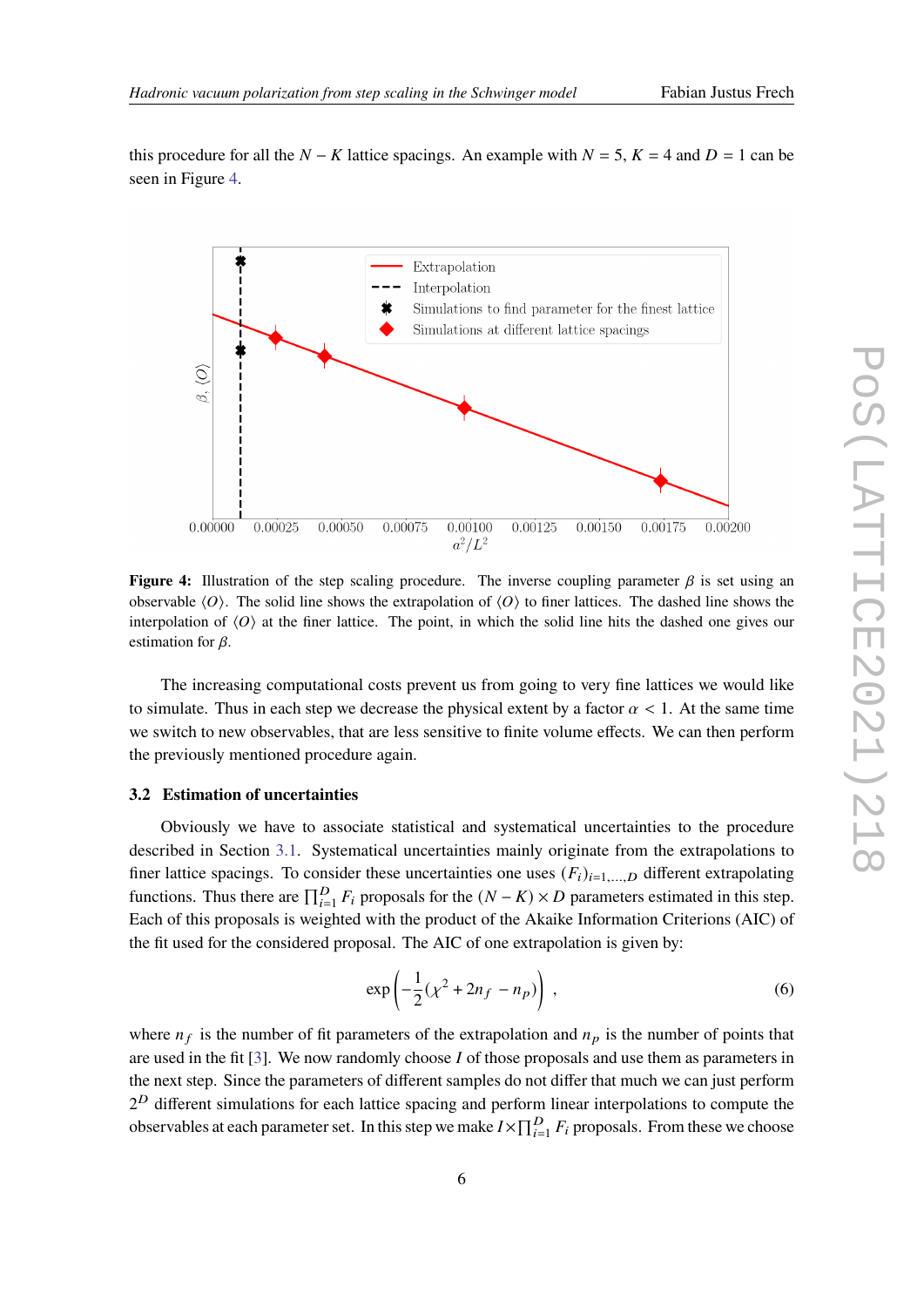I representatives for the next step. For the different sets of parameters we use flat weighting instead of the AIC. The computation of the statistical uncertainties is somewhat simpler: the observables of each simulation are put in  $N_I$  Jackknife samples. Then the whole step scaling procedure is performed  $N_J$  times, the AIC is always computed on the full sample.

#### **3.3** Application and test of the strategy in QED<sub>2</sub>

We apply the strategy described in Section  $3.1$  in QED<sub>2</sub>. Since we have exact formulas for the LCP, we can investigate the quality of our procedure. The line of constant physics is described by two parameters: the inverse squared gauge coupling  $\beta$  and the fermion mass m, so we have  $D = 2$ .

The observable sensitive to  $\beta$  is chosen to be a certain time along the Wilson flow [\[7\]](#page-9-6). The flow is computed with a fourth order Runge-Kutta algorithm to solve the following partial differential equation:

$$
\frac{d}{d\tau}U_{\tau}(x,\mu) = -\left[\partial_{x,\mu}\frac{1}{\beta}S(U_{\tau})\right]U_{\tau}(x,\mu)
$$
\n(7)

where  $S(U)$  is the gauge action. We define our observable to be the time  $\tau_0$  at which  $\tau S(U_\tau)/(L/a)^2$ takes the value  $0.375 \cdot 4^{-n}$ . By introducing a factor  $4^{-n}$  in the *n*th step of our procedure, we make sure that the finite size effects on  $\tau_0$  remain small as the physical volume is decreased.

It seems obvious to use the pseudo-scalar meson mass to set the fermion mass since it has a strong fermion mass dependence. Unfortunately at higher steps the physical extension of the lattices becomes small such that the meson does not fit into the box anymore. Thus we use a certain value of the discrete Adler function instead. This observable has the advantage that the momentum increases according to the decreasing of the volume. Thus it can be resolved in any step. The disadvantage of this observable is, that it only has a strong mass dependence if the fermion mass and  $Q$  are at the same order of magnitude [\[4\]](#page-9-3). So we multiply the mass of the valence quarks in the *n*th step by  $2^n$ . This multiplication is justified, because staggered fermions have no additive mass renormalization.

We set  $N = 6$ ,  $K = 4$  and  $\alpha = \frac{1}{2}$  $\frac{1}{2}$ . We use  $N_J = 48$  Jackknife samples and set *I* to 30. For both the extrapolation of the Adler function and the Wilson flow time we use 3 different interpolations in  $a^2$  (quadratic and linear through all points and an additional linear leaving out the coarsest one.). The Adler function in each step is evaluated at  $Q = 4 \cdot \frac{2\pi}{L_n}$ , where  $L_n = 2^{-n}L_0$  is again the physical lattice extension in the  $n$ th step.

We start in the zeroth step with the same volume and the exact LCP as in Section [2.](#page-1-0) An additional coarse lattice  $(L/a = 24)$  is added to have four lattice spacings for the extrapolations. In each step we use the LCP from the previous step on lattices  $L/a \in \{24, 32, 48, 64\}$ , perform continuum extrapolations, and determine the new LCP on lattices  $L/a \in \{96, 128\}$ . The results of five steps of this procedure can be seen in Figure [5.](#page-7-0) The LCP computed by the step-scaling procedure agrees with the analytical solution within our combined statistical and systematic error. The deviation of the parameters is of order of half a percent. The statistical error is dominant and the relative uncertainty grows with increasing step number.

#### **3.4 Impact on the precision of the Adler function**

Here we investigate how uncertainties on the LCP propagate into the Adler function (Section [2\)](#page-1-0). Let us start with the one originating from the  $\beta$ -uncertainty. From the point at which the parameter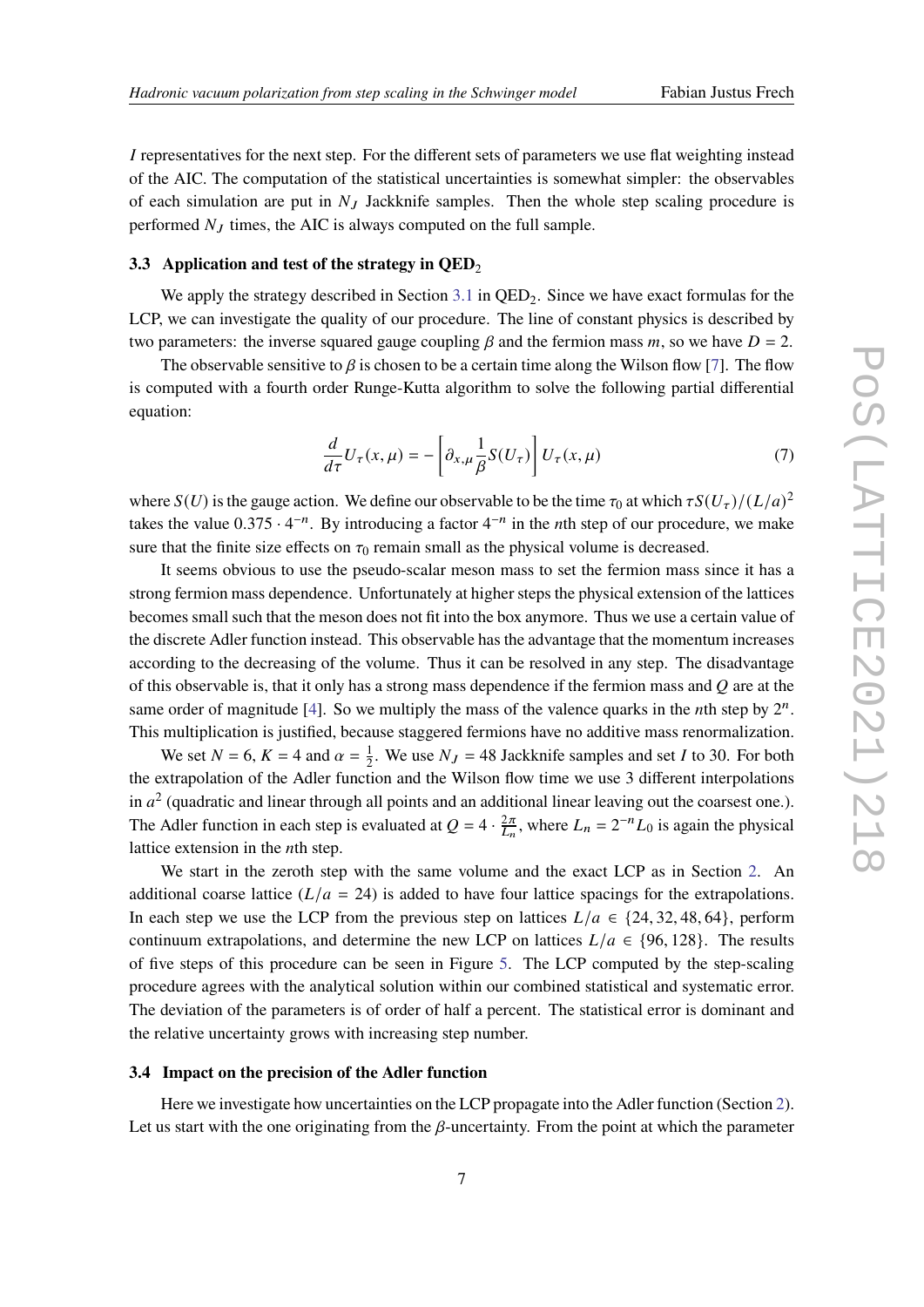<span id="page-7-0"></span>

**Figure 5:** The relative deviation of the lattice spacing (top panel) and the mass parameter (bottom panel) compared to the exact value. The systematic errors include discretization effects as well as accumulated uncertainties from the previous steps.

starts to deviate due to the step scaling, the discrete Adler function is proportional to  $\frac{1}{Q^2} \propto \frac{1}{\beta}$ (Figure [3\)](#page-4-1). So if the estimated value of  $\beta$  is given by  $(1 \pm \epsilon)\beta_{\text{exact}}$  the relative deviation of the Adler function is given by  $\mp \epsilon$ . The relative deviation of  $\beta$  increases from 0.1 % in the first step to 0.9 % in the last step. So we estimate, using the fact that the contribution of the first steps is stronger, a total deviation of 0.25 % of the HVP. In Figure [6](#page-8-0) one can see the relative derivative of the discrete Adler function with respect to the mass. It is estimated via the secant slope through  $m$  and 1.05 $m$ . For small volumes resp. high energies this derivative is close to zero. In the region which dominates the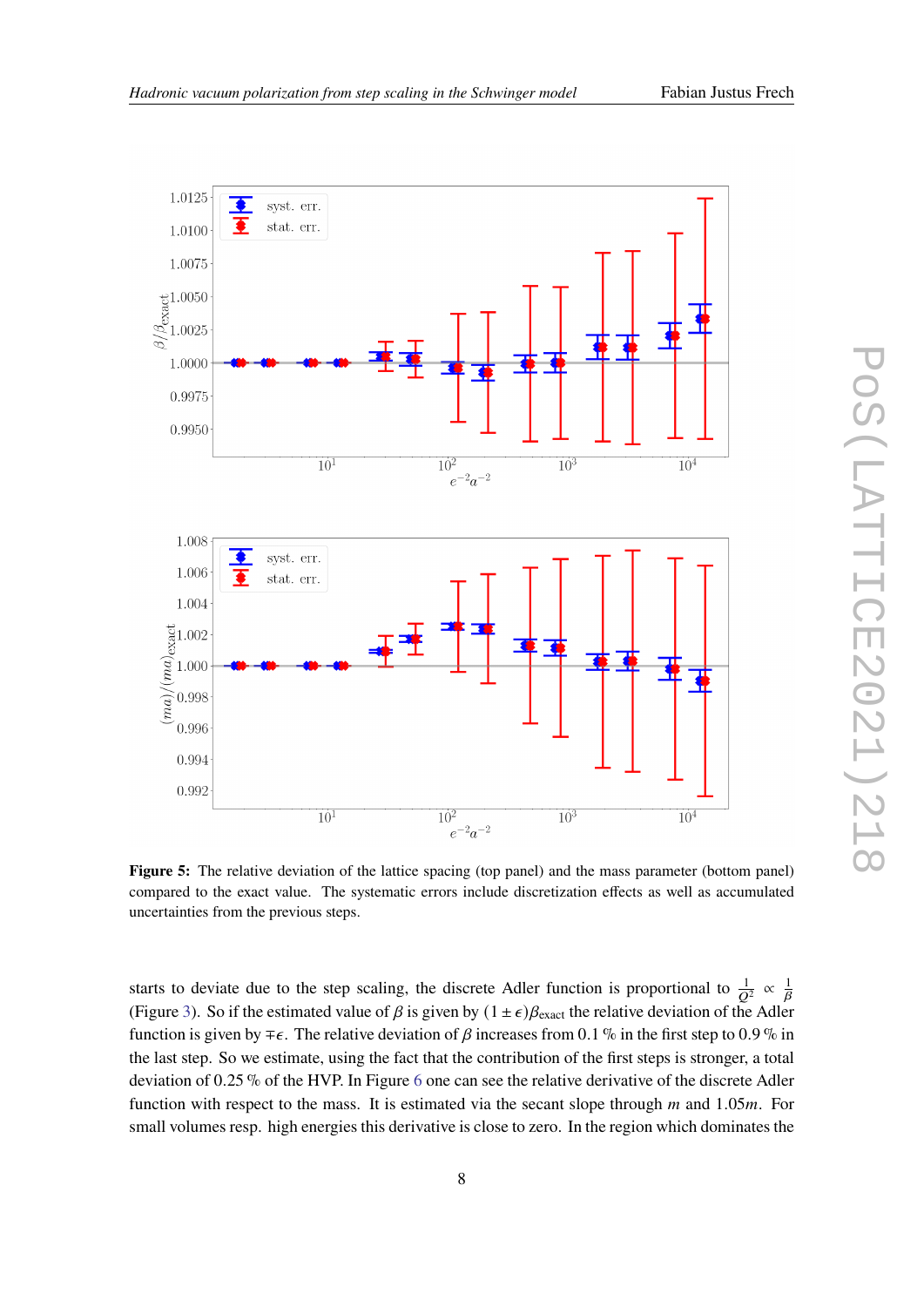<span id="page-8-0"></span>

**Figure 6:** The continuum extrapolated normalized mass derivative of the Adler function evaluated at the fourth momentum on six different volumes.

value for  $\Pi(2Q_n) - \Pi(Q_0)$  the relative derivative is between 10 and 100 percent of the relative mass deviation, which is between 0.1 % and 0.5 % in this region. The total uncertainty originating from the mass deviation is then given by  $0.15\%$ . Thus assuming we had calculated the HVP with the step scaling parameters we have additional uncertainties of  $0.000155$  ( $\beta$  deviation) and  $0.000095$ (mass parameter deviation). All in all the parameter uncertainties dominate the other error sources from Section [2.](#page-1-0)

### **4. Conclusion and outlook**

First we calculated the hadronic vacuum polarization function in  $QED_2$  including continuum and finite volume extrapolations, and reached a precision of one per-mill. Secondly we constructed a step scaling strategy to compute the line of constant physics. This method was also tested in  $QED<sub>2</sub>$  and it was shown that it gives reliable results. Finally we estimated the uncertainty of the measurement of the HVP under the assumption that the LCP was set with the step scaling procedure. We found that the uncertainty was smaller than 0.3% in this case.

Our method can also be applied to compute the hadronic vacuum polarization in QCD. A major difference is, that whereas in  $QED_2$  the discrete Adler function decreases for large energies, in  $QCD$ it approaches to a finite value. Thus the high energy range makes a larger contribution to the final result.